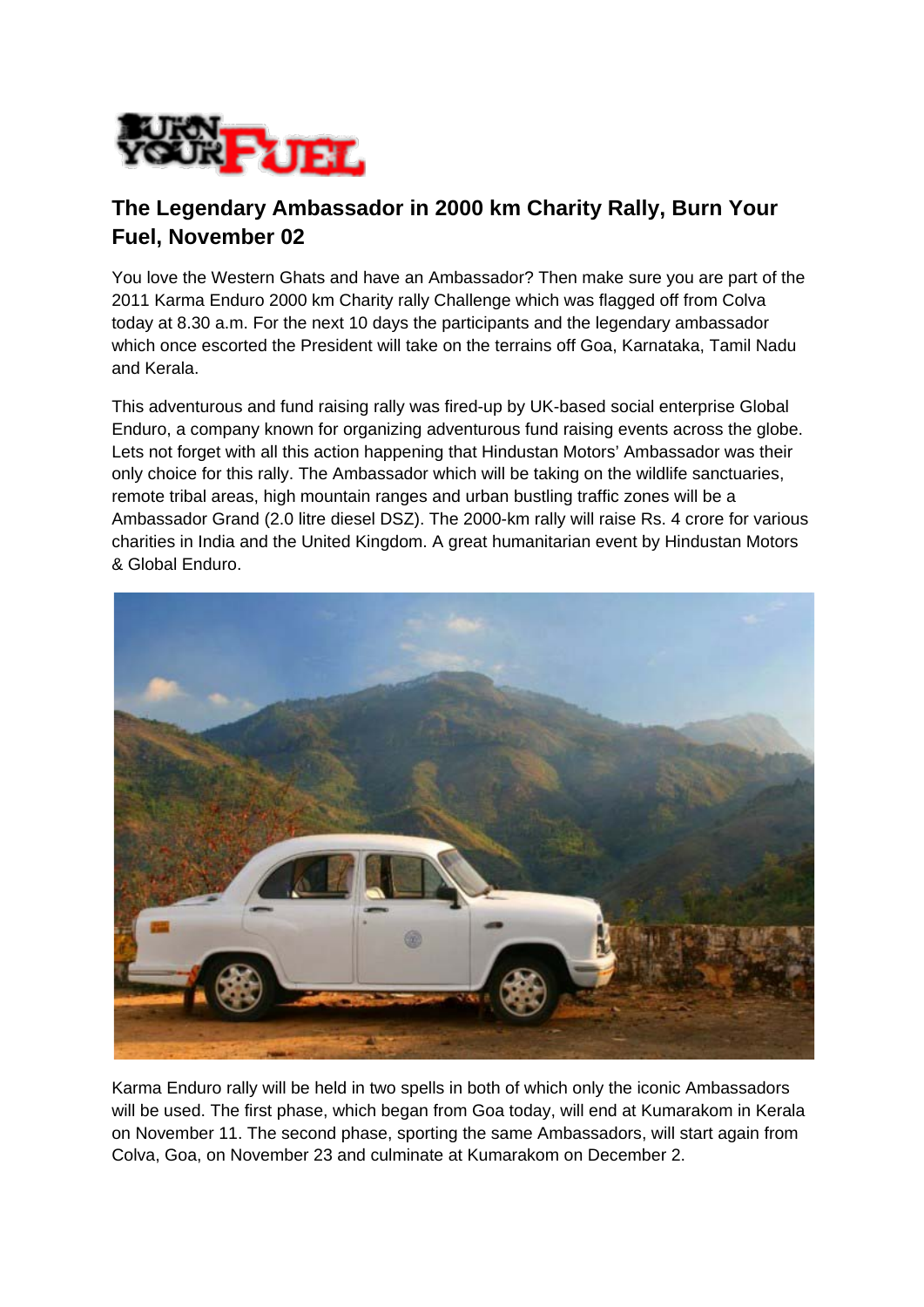Having started from Goa today, the rally will pass through Karwar, Murdeshwar, Kalasa, Madikeri and Mysore in Karnataka, Masinagudi and Kodai in Tamil Nadu, and Munnar and Kumarakom in Kerala.

Karma Enduro rally is not a car rally in the conventional sense of the term. It is not a race and there are no prizes for coming first or last. By signing up for Karma Enduro, participants are able to generate significant funding for two charities – the Rainbow Trust Children's Charity, UK, and Adventure Ashram, India. While Rainbow Trust helps families that have a child with life threatening or terminal

illness, Adventure Ashram helps the poorest of the poor people, on or near the routes Karma Enduro rally takes through South India, to achieve higher standards of living through better health and education.

This time, the 50+ participants, majority of whom are from the UK with a sprinkling from Italy, Germany, Ireland, Switzerland, Philippines and Australia, have so far raised Rs. 2 (two) crore to be split largely between the two charities. A similar amount is expected to be raised by November 23 when the second spell of the rally will be launched again from Goa with a new set of foreign participants. Last year, part of the funds raised by the rally participants was donated also to Unicef and Pain & Palliative Care, Kozhikode.

In a statement issued on the launch of the Karma Enduro rally, Managing Director of Hindustan Motors Limited, Mr. Manoj Jha, observed, "The repeated selection of our Ambassador for the tough rally is a global endorsement of its reliability, sturdiness and suitability for all kinds of Indian roads and terrains. The roominess the car provides is unparalleled in its segment. Maintenance costs too are the lowest. I can say without hesitation that the iconic Ambassador understands India the best."



No wonder then that Patrick Head, who owns the renowned Formula One team Williams, participated in the charity rally last year (2010). Another wonder: though the participation fee is 3750 British Pounds per person, one of the participants chose to donate 70,000 (seventy thousand) pounds last year. Charity as fast as cars, indeed!

## Participants' views

"Formula One racing is as much about champagne spraying as it is about risking one's life. However, a charity car rally is all about giving people a better life," commented Alessandro